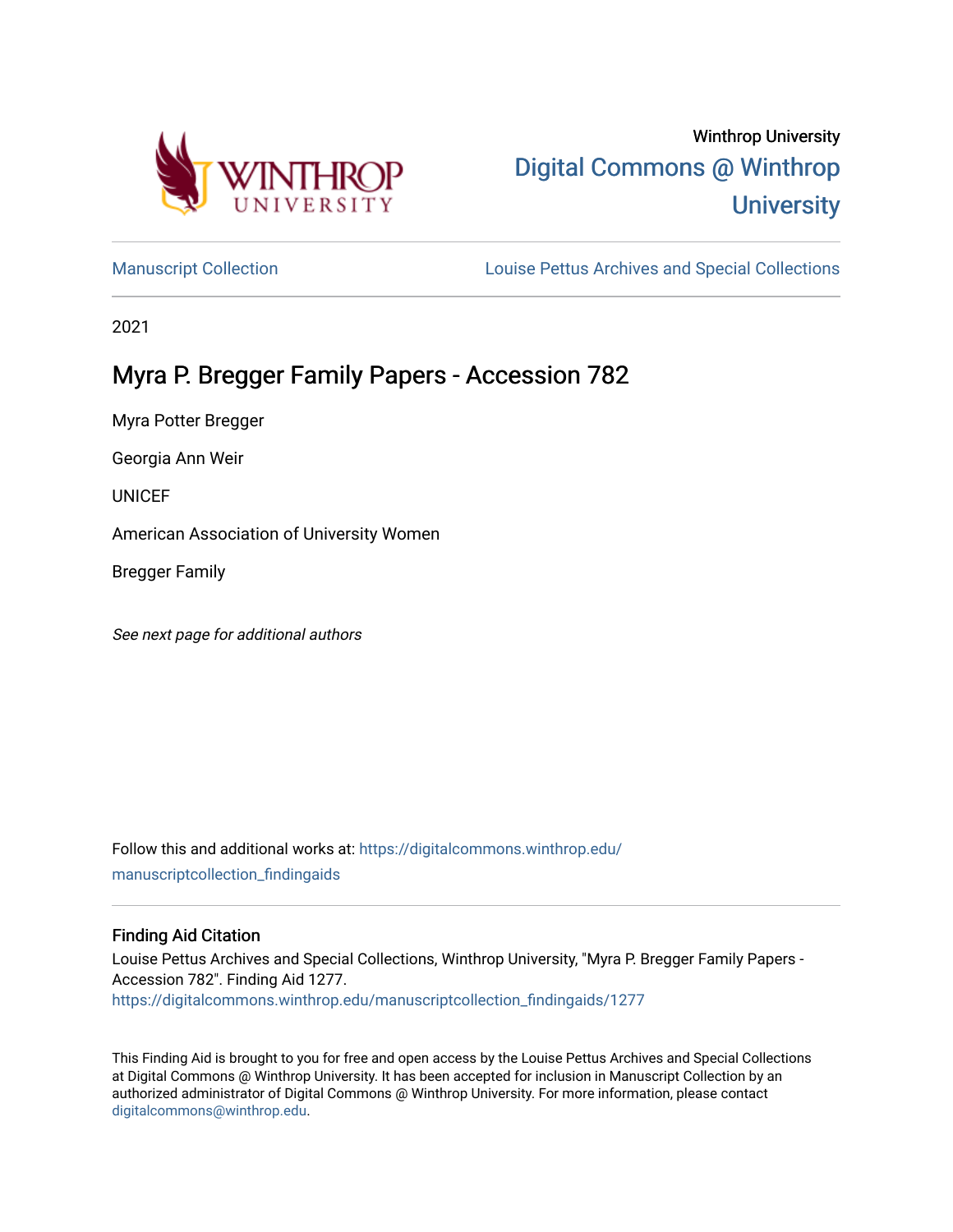### Authors

Myra Potter Bregger, Georgia Ann Weir, UNICEF, American Association of University Women, Bregger Family, and Potter Family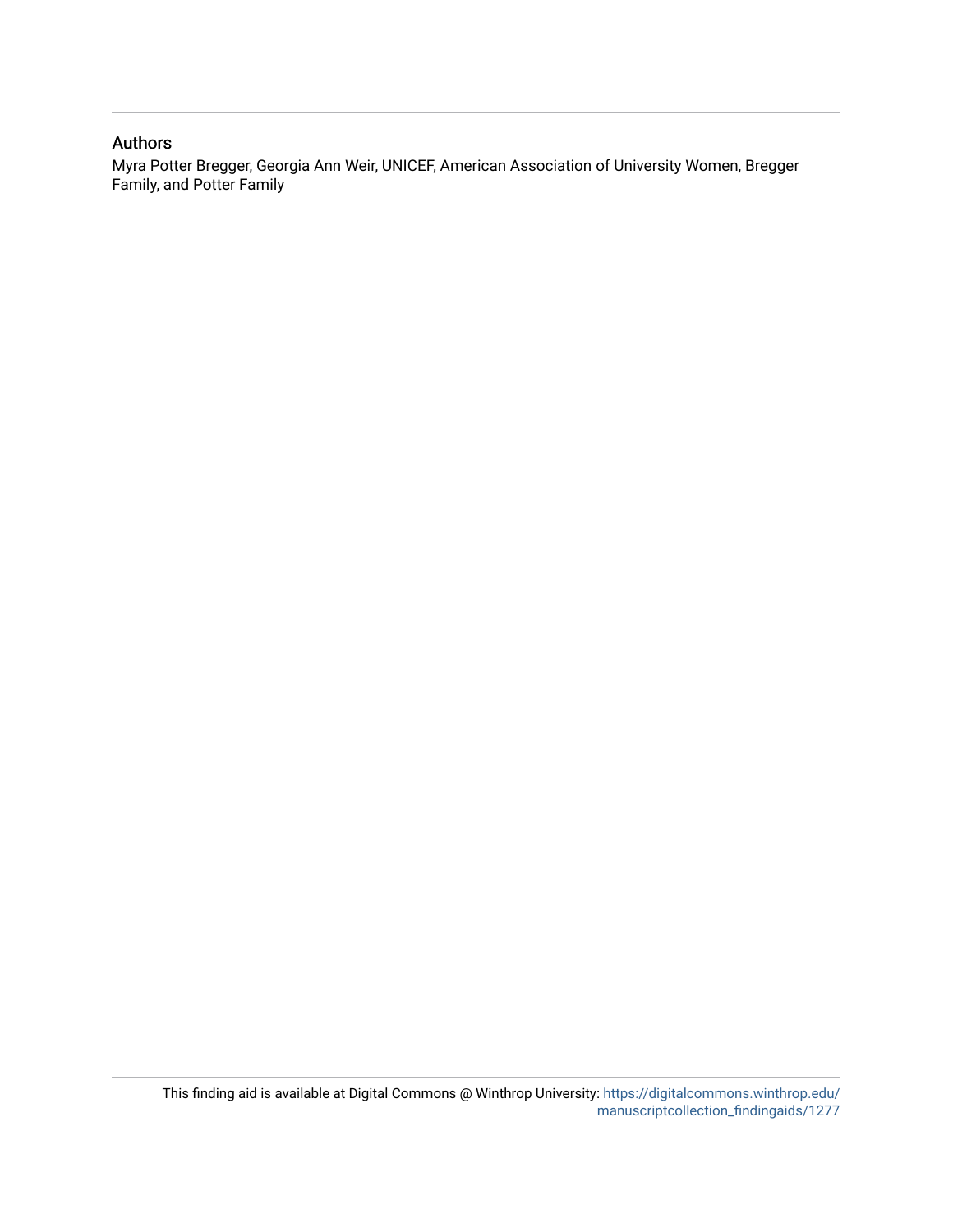#### **WINTHROP UNIVERSITY LOUISE PETTUS ARCHIVES & SPECIAL COLLECTIONS**

ă.

# **MANUSCRIPT COLLECTION**

**ACCESSION 782**

### **MYRA POTTER BREGGER FAMILY PAPERS**

1882-1991

5 Boxes, 44 Folders

**TERR**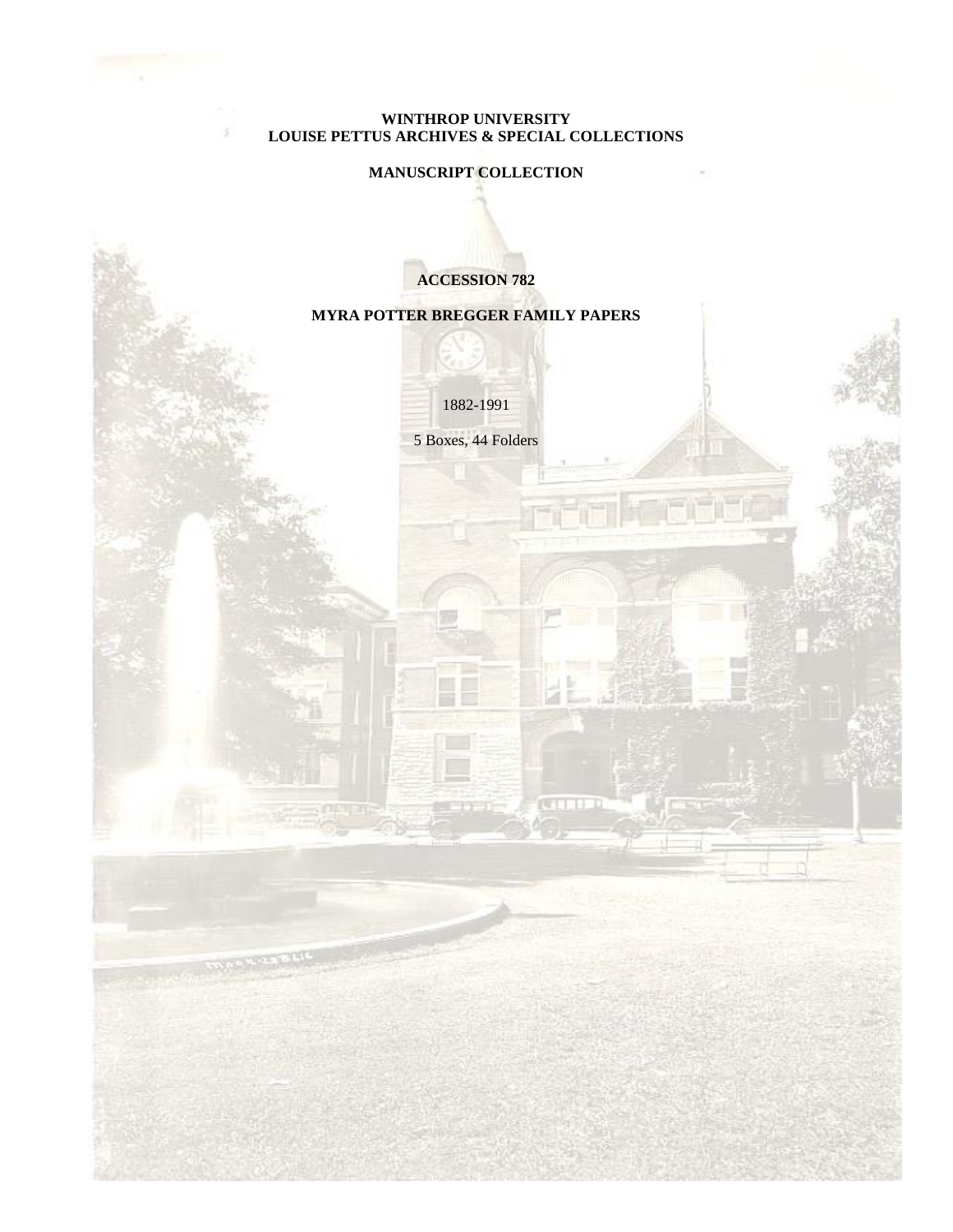#### **WINTHROP UNIVERSITY LOUISE PETTUS ARCHIVES & SPECIAL COLLECTIONS**

#### **MANUSCRIPT COLLECTION**

ACC. NO.: **782** PROCESSED BY: Deann Segal ADDITIONS: **763**, \_\_\_\_, \_\_\_\_\_, DATE: August 12, 1994

NO. OF SECTIONS: 5

#### **MYRA POTTER BREGGER FAMILY PAPERS**

**1**

The papers of Myra Potter Bregger were deposited with the Archives in 1991 and 1992 by Mrs. Bregger. These papers are an addition to Acc. 763. Mrs. Bregger was a civic leader and activist awarded many community citations. Mrs. Bregger was a member of the UNICEF, the American Association of University Women, and the Unitarian Universalist Association.

Linear Feet of Shelf Space Occupied: 1.25 Approximate number of pieces: 2500

Restrictions: Open to researchers under the rules and regulations of the Louise Pettus Archives & Special Collections at Winthrop University.

Literary Rights: For information concerning literary rights please contact the Louise Pettus Archives & Special Collections at Winthrop University.

Scope and Content: **This collection consists of the papers of Myra Potter Bregger (1905-2001), community leader and social activist. Included in the collection is an autograph book belonging to Georgia Ann Weir, mother of Myra Bregger, family account books, travel diaries and correspondence, papers concerning the Bregger-Potter Families, newspaper clippings, papers concerning UNICEF, the Unitarian Universalist Association, and Personal Correspondence.** 

Related Collections:

- Myra Potter Bregger Papers Accession 763
- John [Taylor Bregger Papers,](https://findingaids.lib.msu.edu/repositories/2/resources/3) UA-10.3.74 are housed at the Michigan State University Archives and Historical Collections. (Myra Bregger donated the collection of her husband)
- [Louis A. Bregger Papers,](https://findingaids.lib.msu.edu/repositories/2/resources/1904) UA-10.3.93 are housed at the Michigan State University Archives and Historical Collections. (Myra Bregger donated the collection of her father-in-law)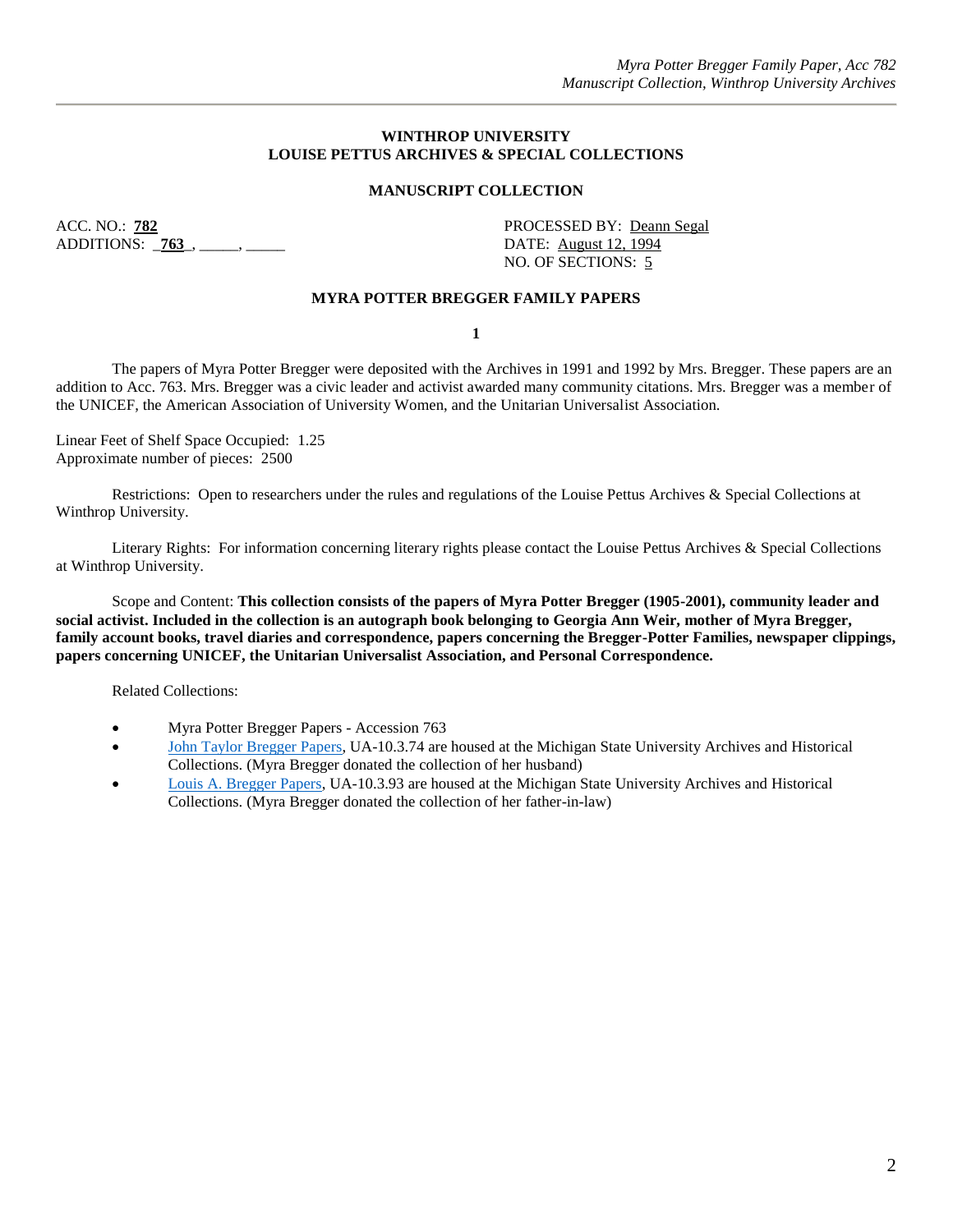#### *Myra Potter Bregger Family Paper, Acc 782 Manuscript Collection, Winthrop University Archives*

 $\overline{r}$ 

## **II**

## **BIOGRAPHICAL DATA**

## **MYRA POTTER BREGGER**

| 1905          | Born in Mulvane, Kansas                                                                                                                         |
|---------------|-------------------------------------------------------------------------------------------------------------------------------------------------|
| 1912-1918     | Attended Mt. Pleasant Rural School in Sumner County, KS                                                                                         |
| 1923          | Graduated from Mulvane High School                                                                                                              |
| 1923-1924     | Attended Kansas Teacher's College, Emporia                                                                                                      |
| 1924-1926     | Attended Washburn, University, Topeka, Kansas                                                                                                   |
| 1926-1930     | Attended Kansas State College of Agriculture and Applied<br>Science.                                                                            |
| Aug. 1, 1928  | Graduated with a Bachelor of Science in Home Economics<br>from Kansas State College.                                                            |
| July 31, 1930 | Graduated with a Master of Science from Kansas State<br>College.                                                                                |
| 1930          | Accepted position at Washington State College, Pullman,<br>Washington, to do research on Washington fruits and instruct in foods and nutrition. |
| Nov. 3, 1930  | Met John Taylor Bregger at a banquet at Washington State College.                                                                               |
| June 21, 1932 | Married John Taylor Bregger in Spokane, Washington.                                                                                             |
| 1932-1933     | Lived in Ithaca, New York where John T. Bregger had a visiting professorship.                                                                   |
| 1936          | Son, John E. (Jack) Bregger was born.                                                                                                           |
| 1939          | Daughter, Margaret B. Bregger was born and moved to Clemson, South Carolina.                                                                    |
| 1945          | Son, Louis Bregger born.                                                                                                                        |
| 1951-1953     | Chairman, Clemson branch of AAUW.                                                                                                               |
| 1953          | Founded Clemson Center for Continuing Education.                                                                                                |
| 1953-1980     | Chairman and/or director of Clemson Center for Continuing Education.                                                                            |
| 1954          | Chairman of South Carolina Citizens Committee on Children and Youth.                                                                            |
| 1957-1959     | President of South Carolina Division of AAUW.                                                                                                   |
| 1965          | Children and Nutrition Tour around the World.                                                                                                   |
| 1966-1977     | South Carolina State Representative for UNICEF.                                                                                                 |
| 1970          | Visit to Ecuador.                                                                                                                               |
| 1981          | Husband, John Taylor Bregger died.                                                                                                              |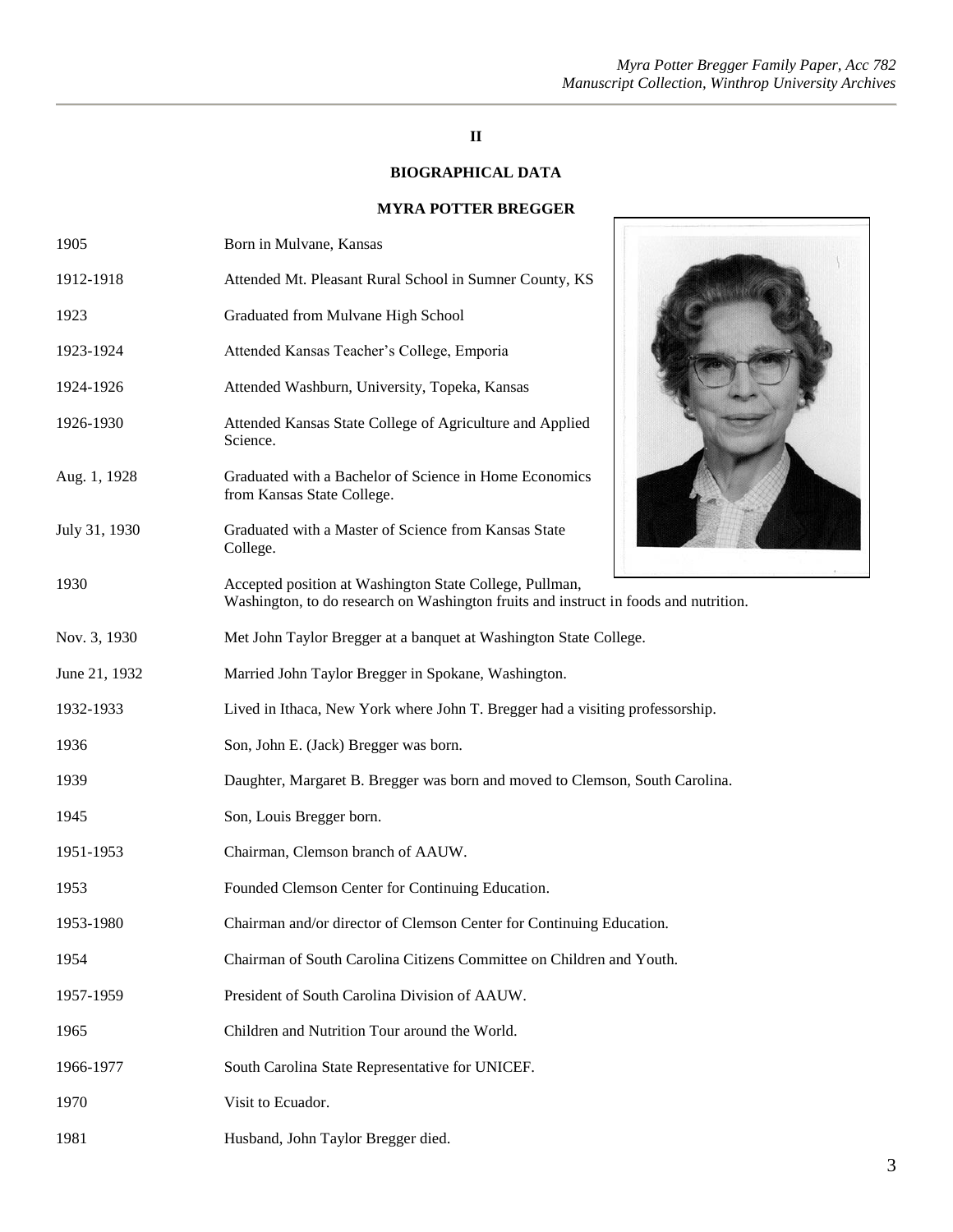#### **II**

#### **BIOGRAPHICAL DATA**

#### **MYRA POTTER BREGGER (cont.)**

2001, Nov. 7 Myra Potter Bregger died

#### **Obituary: The Greenville News, November 9, 2001**

CLEMSON - An Upstate champion of children's causes for seven decades, Myra Potter Bregger died at home Wednesday at the age of 96.

Mrs. Bregger was South Carolina's UNICEF chairwoman for 11 years, established the school lunch program in Clemson, helped found the library, Girl Scouts and youth theater in Clemson, and served as state and Pickens County chairman of the Committee on Children and Youth. In 1960, she chaired and edited a White House Conference report on the future of children in Pickens County and South Carolina.

"More than anything she cared about children," said Louis Bregger, the youngest of her three children. "That was her deepest concern."

She also cared about education, women's issues, her church and her community.

Mrs. Bregger was founder and director of the Clemson Area Continuing Education Center, the first adult education center in the Upstate, from 1954-1980.

She helped found Clemson's Meals on Wheels, Clemson's League of Women's Voters, and was an officer and founding member of Clemson Community Council. She was a member of Clemson Theater Guild, past president of Clemson PTA, state president of the American Association of University Women, a member of the Federal Legislation Committee of the state Interagency Council on Aging and county chairman of the state Women's Council for the Common Good

She was a founding member of the Greenville Unitarian Fellowship in 1950 and of the Clemson Unitarian Universalist Fellowship in 1953.

"She was my mentor for many years," said Berniece Holt, a leader in the Clemson community, who recalls dinners at the Bregger home.

"She used dishes she'd gathered from around the world to entertain guests," Holt said. "She took great pride in making people sit next to someone besides their husbands and keep a lot of good conversations going. She stimulated lots of conversations in this community, too. She was way ahead of her time."

Mrs. Bregger was a teacher to those around her, speaking her mind bluntly but with love, and fully expecting others to work to make a difference in the world, Holt said.

Born on a Mulvane, Kan., farm, Mrs. Bregger earned a masters' degree in nutrition and chemistry from Kansas State University, and was doing research at Washington State University on the vitamin value of fruits when she met her husband, horticultural engineer John Taylor Bregger.

She moved to Clemson in 1939, when her husband took a job with USDA Soil Conservation Service to help start the peach industry in South Carolina, her son said.

"Mom came here and there was no school lunch program and she couldn't imagine how that could be and she changed that," Bregger said.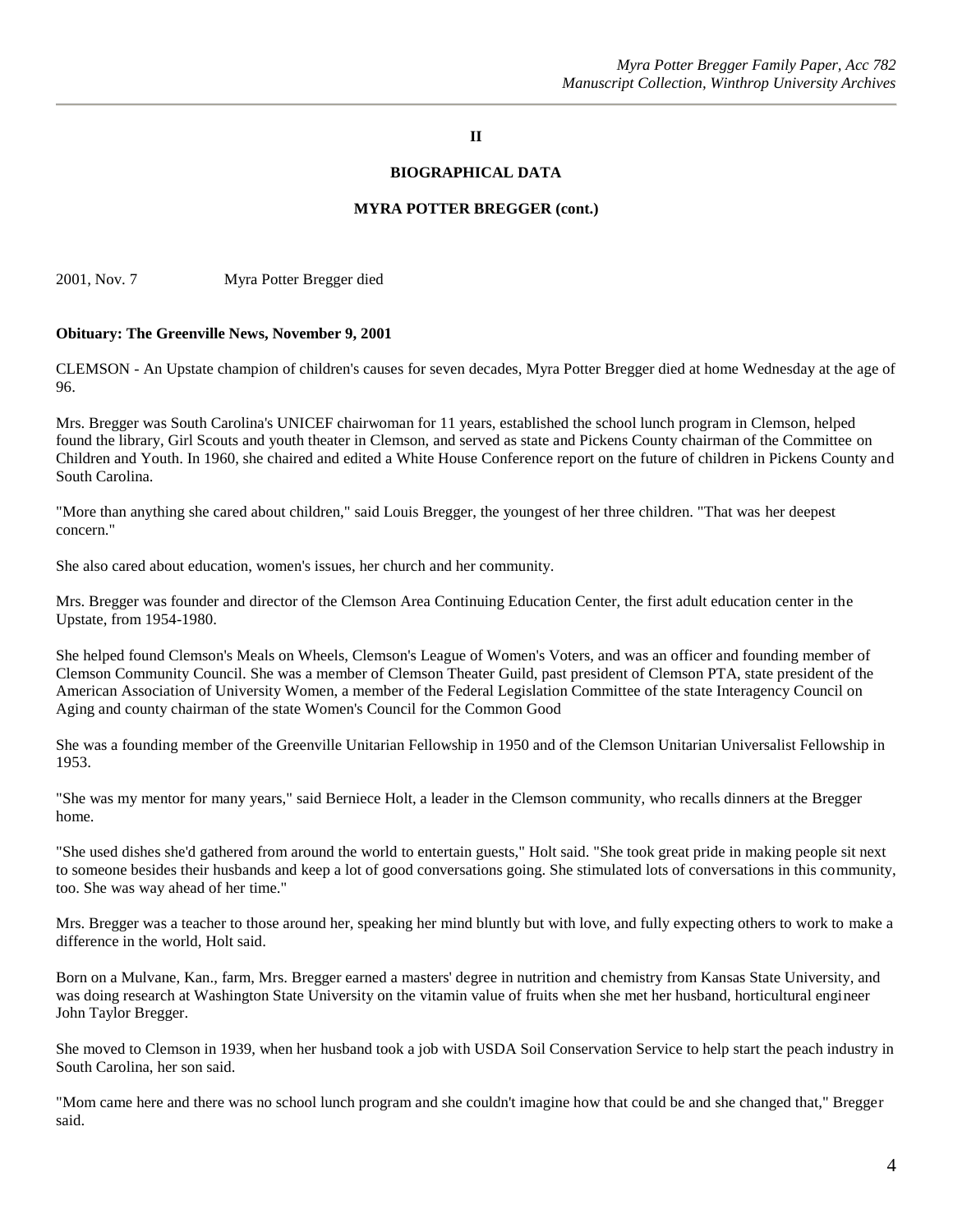## **II**

#### **BIOGRAPHICAL DATA**

#### **MYRA POTTER BREGGER (cont.)**

The library, Girl Scouts, theater and UNICEF involvement all followed, he said.

"She was very much involved with children's issues," Bregger said.

The state American Association of University Women's Research and Projects Foundation was named in her honor in 1979. She received the state organization's Women of Distinction Award and the local International Relations Award. She is a recipient of the Clemson Rotary Award for Community Service, the Sydney Sullivan Award for Clemson University and the Unitarian Universalist Unsung Hero Award. Survivors: Son, John E. Bregger, of Tacoma, Wash.; daughter, Margaret B. Coston, of Windsor, Calif.; son, Louis D. Bregger, of Clemson; nine nieces and nephews; five grandchildren; and two great-grandchildren.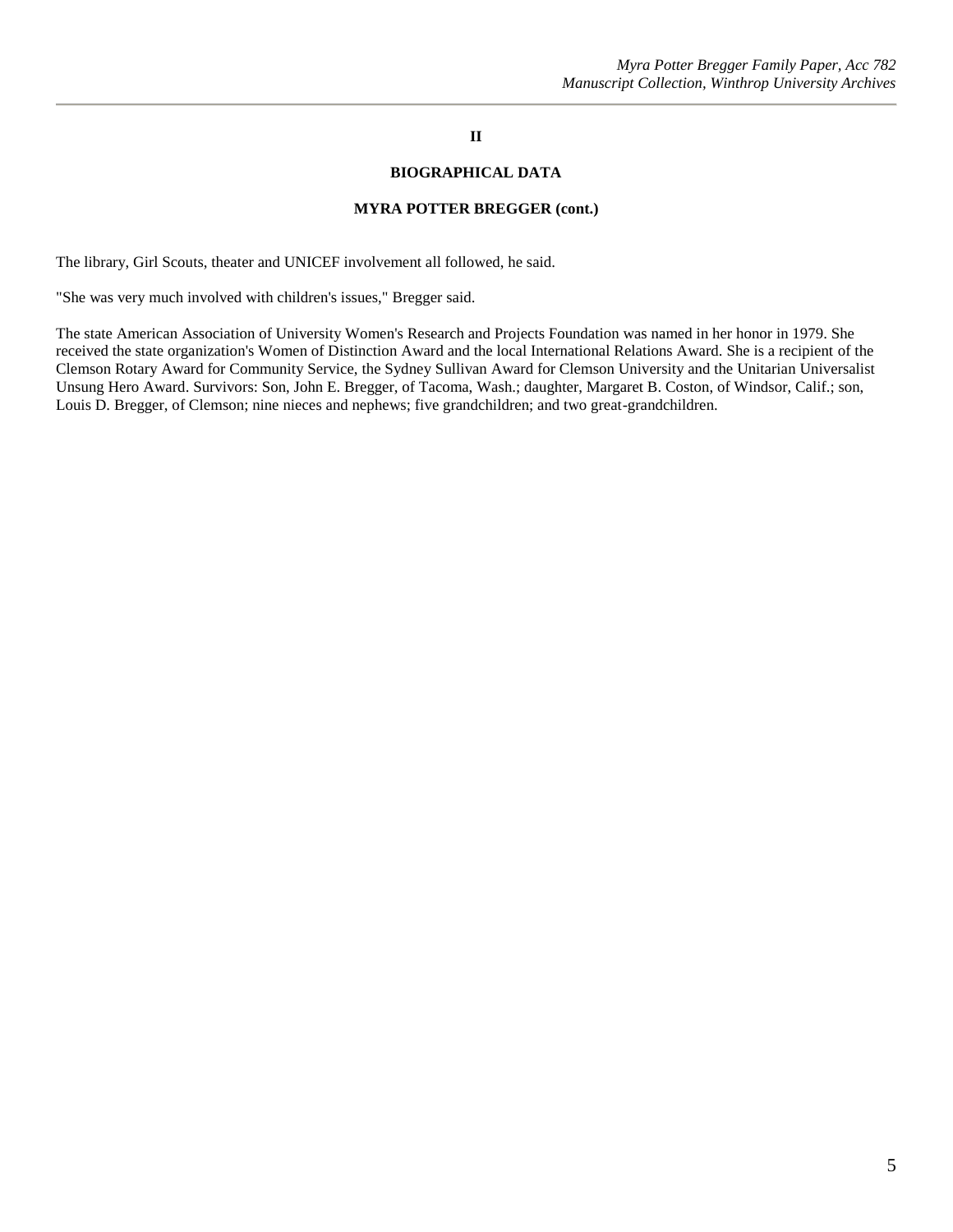# **III**

## **DESCRIPTION OF SERIES**

|         | <b>Box(es)</b> Folder(s) | <b>Series</b>                                                                                                                                                                                                                                                                                                                                                                  | Year(s)                      |
|---------|--------------------------|--------------------------------------------------------------------------------------------------------------------------------------------------------------------------------------------------------------------------------------------------------------------------------------------------------------------------------------------------------------------------------|------------------------------|
|         |                          | A) WEIR FAMILY PAPERS                                                                                                                                                                                                                                                                                                                                                          |                              |
| -1      | 1                        | <b>GEORGIA AND WEIR PAPERS</b><br>An autograph book belonging to Georgia Ann Weir, mother of Myra Potter Bregger.<br>See Appendix I for a list of signatures.                                                                                                                                                                                                                  | 1882, 1883, 1885, nd         |
| $1 - 3$ | $2 - 25$                 | <b>FAMILY ACCOUNT BOOKS</b><br>Family living expenses, with Christmas card and gifts lists, phone numbers, various<br>receipts, invitation, and correspondence relating to purchases. In chronological order,<br>except whence Mrs. Bregger had old receipts in the nest year's account book.                                                                                  | 1962, 1963, 1965-1986,<br>nd |
|         |                          | <b>B) TRAVEL DIARIES AND RELATED PAPERS</b>                                                                                                                                                                                                                                                                                                                                    |                              |
| 3       | 26                       | <b>POSTCARDS</b><br>Postcards from Myra Bregger to John and Louis Bregger and Mr. and Mrs. D.F.<br>Guell from her Around the World Study Tour. The collection includes cards from<br>New York, Paris, Leningrad, Helsinki, Stockholm, Geneva, Rome, Lebanon,<br>Jerusalem, Haifa, Bombay, Delhi, Agra, Bangkok, Taiwan, Kyoto, Tokyo, and<br>Honolulu, In chronological order. | 1965                         |
| 3       | 27                       | TRAVEL DIARY OF AROUND THE WORLD STUDY TOUR<br>Includes addresses and expenditures. See post card entry for a list of major cities<br>visited.                                                                                                                                                                                                                                 | 1965                         |
| 3       | 28                       | TRAVEL DIARY OF EUROPE AND GEORGIA<br>Includes addresses and a recipe. The trip included Brussels, Prague, Budapest,<br>Romania, Germany, Liechtenstein, Austria, and Georgia.                                                                                                                                                                                                 | 1972                         |
| 3       | 29                       | TRAVEL DIARY OF EUROPE<br>Written in 1965, engagement calendar, with a guide to the Castle of Gruyeres<br>(pamphlet), and addresses. The trip included Switzerland and Germany.                                                                                                                                                                                                | 1973                         |
| 3       | 30                       | TRAVEL DIARY OF THE UNITED STATES<br>Written in 1973 UNICEF Calendar, it includes addresses where she stayed. The trip<br>included Washington D.C., Maryland, New York, Canada, Washington, Texas, and<br>Louisiana.                                                                                                                                                           | 1974                         |
| 4       | 32                       | <b>TRAVEL DIARY OF EUROPE</b><br>Written in a 1966 Cat Calendar, with some entries of guests from 1966. The trip<br>included Germany, Switzerland, and Austria.                                                                                                                                                                                                                | 1977                         |
| 4       | 33                       | TRAVEL DIARY OF CHINA<br>With addresses and expenditures.                                                                                                                                                                                                                                                                                                                      | 1983                         |
| 4       | 34                       | <b>SLIDES AND PHOTOGRAPHS</b><br>Slides of Myra Bregger in Machu Pichu, Peru, and photographs of Elvira de Velarde<br>and family in Lima, Peru.                                                                                                                                                                                                                                | 1970                         |
| 4       | 35                       | <b>TRAVEL ITINERARIES</b><br>Includes the Fourth Unitarian Pilgrimage to Europe, Furman University Study Tour,<br>Hawaii, Germany, and a family trip in the United States. In chronological order.                                                                                                                                                                             | 1970, 1972, 1983, nd         |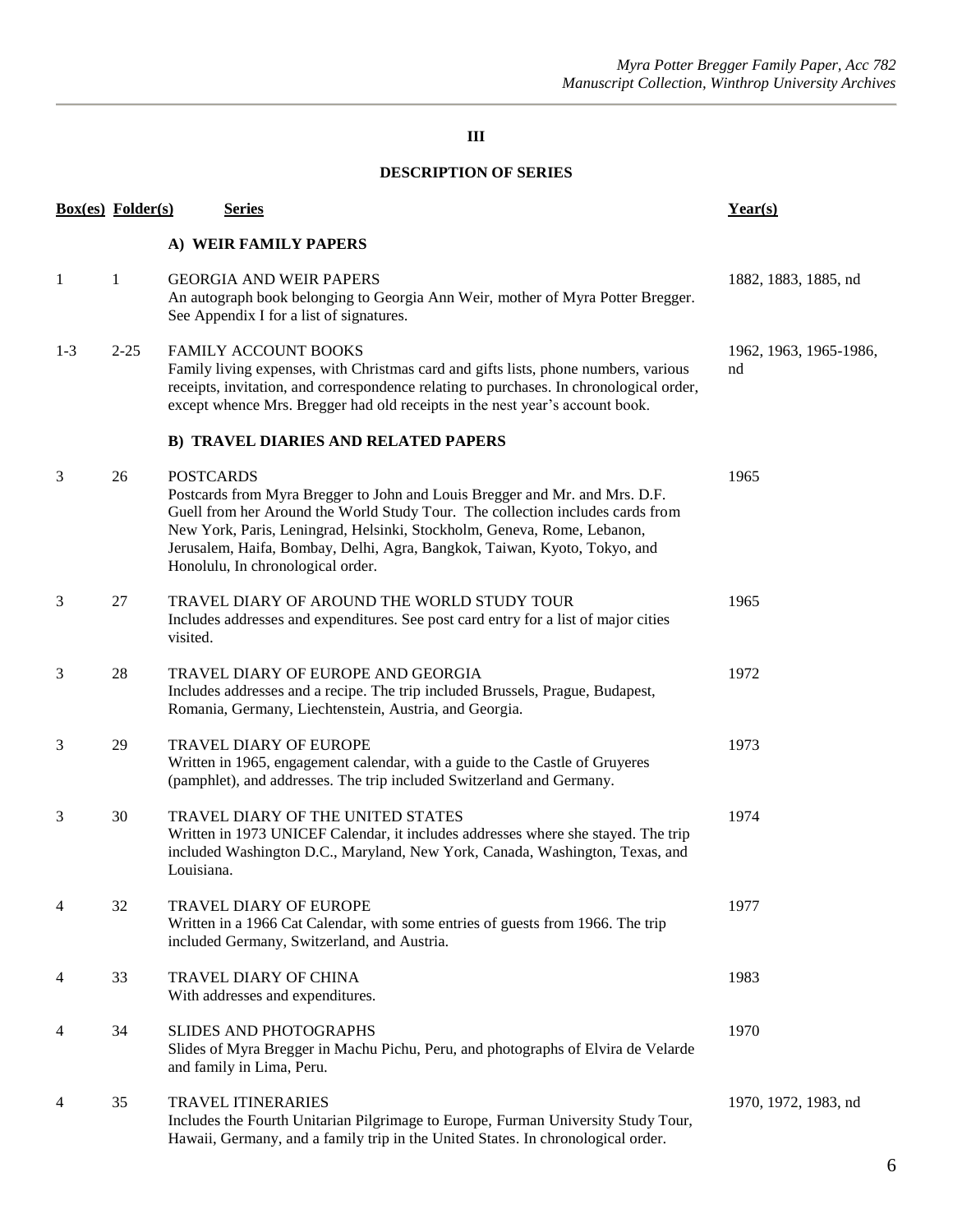# **III**

# **DESCRIPTION OF SERIES (cont.)**

|                | <b>Box(es)</b> Folder(s) | <b>Series</b>                                                                                                                                                                                                                                                                                                                                                                                                                                                                                                                                                                                                                                                                                                                                                                                | Year(s)                                                         |
|----------------|--------------------------|----------------------------------------------------------------------------------------------------------------------------------------------------------------------------------------------------------------------------------------------------------------------------------------------------------------------------------------------------------------------------------------------------------------------------------------------------------------------------------------------------------------------------------------------------------------------------------------------------------------------------------------------------------------------------------------------------------------------------------------------------------------------------------------------|-----------------------------------------------------------------|
| 4              | 36                       | PAPERS WRITTEN DURING AROUND THE WORLD STUDY TOUR<br>Reports by Myra Bregger concerning UNICEF, UNECO, and world nutrition<br>programs for graduate credit from Norther Illinois University. In chronological<br>order.                                                                                                                                                                                                                                                                                                                                                                                                                                                                                                                                                                      | 1965                                                            |
|                |                          | C) AWARDS AND CITATIONS                                                                                                                                                                                                                                                                                                                                                                                                                                                                                                                                                                                                                                                                                                                                                                      |                                                                 |
| 4              | 37                       | PAPERS REGARDING UNICEF<br>Includes a press release, a copy of a certificate of appreciation, (a citation for a<br>Creativity Encounter Conference from the American Association of University<br>Women, in September 1976 is on the back), and a letter of thanks from the director<br>of the Greeting Card Program. In chronological order.                                                                                                                                                                                                                                                                                                                                                                                                                                                | 1970, 1976, 1978, 1979                                          |
| 4              | 38                       | PAPERS REGARDING THE AMERICAN ASSOCIATION OF UNIVERSITY<br><b>WOMEN (AAUW)</b><br>Includes Named Endowment Award, Certificate of Life Membership, and<br>nomination for Community Award with newspaper clippings. In chronological order.                                                                                                                                                                                                                                                                                                                                                                                                                                                                                                                                                    | 1976, 1987, 1989, 1990,<br>nd                                   |
| $\overline{4}$ | 39                       | PAPERS REGARDING THE UNITARIAN UNIVERSALIST ASSOCIATION<br>Includes a letter of nomination for the Unsung Unitarian Universalist Award, letters<br>of recommendation, the Unsung Unitarian Universalist for the Thomas Jefferson<br>District, and a biography written about Myra Bregger by Cindy Rogers. In<br>chronological order.                                                                                                                                                                                                                                                                                                                                                                                                                                                         | 1986, nd                                                        |
| 4              | 40                       | ALGERNON SYDNEY SULLIVAN AWARD<br>A copy of the presentation speech.                                                                                                                                                                                                                                                                                                                                                                                                                                                                                                                                                                                                                                                                                                                         | 1982                                                            |
|                |                          | D) BREGGER-POTTER FAMILY PAPERS                                                                                                                                                                                                                                                                                                                                                                                                                                                                                                                                                                                                                                                                                                                                                              |                                                                 |
| $\overline{4}$ | 41                       | PAPERS REGARDING THE BREGGER AND POTTER FAMILIES<br>Includes a copy of "The Scotch Pine's Mission," published in The Volante, by Grace<br>L. Taylor, "Michigan Matriarch Nears Ninety This Week" by John T. Bregger, "The<br>William Mason Potter Family" reviewed by Myra Bregger and Mary Gruell, "Family<br>Dates" of the Bregger-Potter families, a copy of the marriage service for John and<br>Myra Bregger, "Becoming a Unitarian Universalist," and "My Pioneer Mother" by<br>Myra Bregger, and photocopies of photographs of Myra Potter, her sister, and her<br>school. Also included is a brochure listing the Bregger Print Collection on display at<br>the Rudolph Lee Gallery at Clemson University and Rotary documents belonging to<br>John Bregger. In chronological order. | 1891, 1931, 1965, 1966,<br>1973, 1989, nd                       |
| 4              | 42                       | NEWSPAPER CLIPPINGS<br>Articles and copies of articles about the Bregger Family. Also included is a copy of a<br>letter to the editor by Myra Bregger. In chronological order.                                                                                                                                                                                                                                                                                                                                                                                                                                                                                                                                                                                                               | 1938, 1949, 1957, 1966,<br>1967, 1979-1982, 1985,<br>1988, 1990 |
| 5              | 43-44                    | PERSONAL CORRESPONDENCE<br>Personal correspondence, mostly to John T. Bregger while he traveled or while<br>Myra Bregger traveled. See Appendix II for a list of correspondents. In<br>chronological order.                                                                                                                                                                                                                                                                                                                                                                                                                                                                                                                                                                                  | 1933, 1935, 1938, 1959,<br>1966-1970, 1987, 1990,<br>1991, nd   |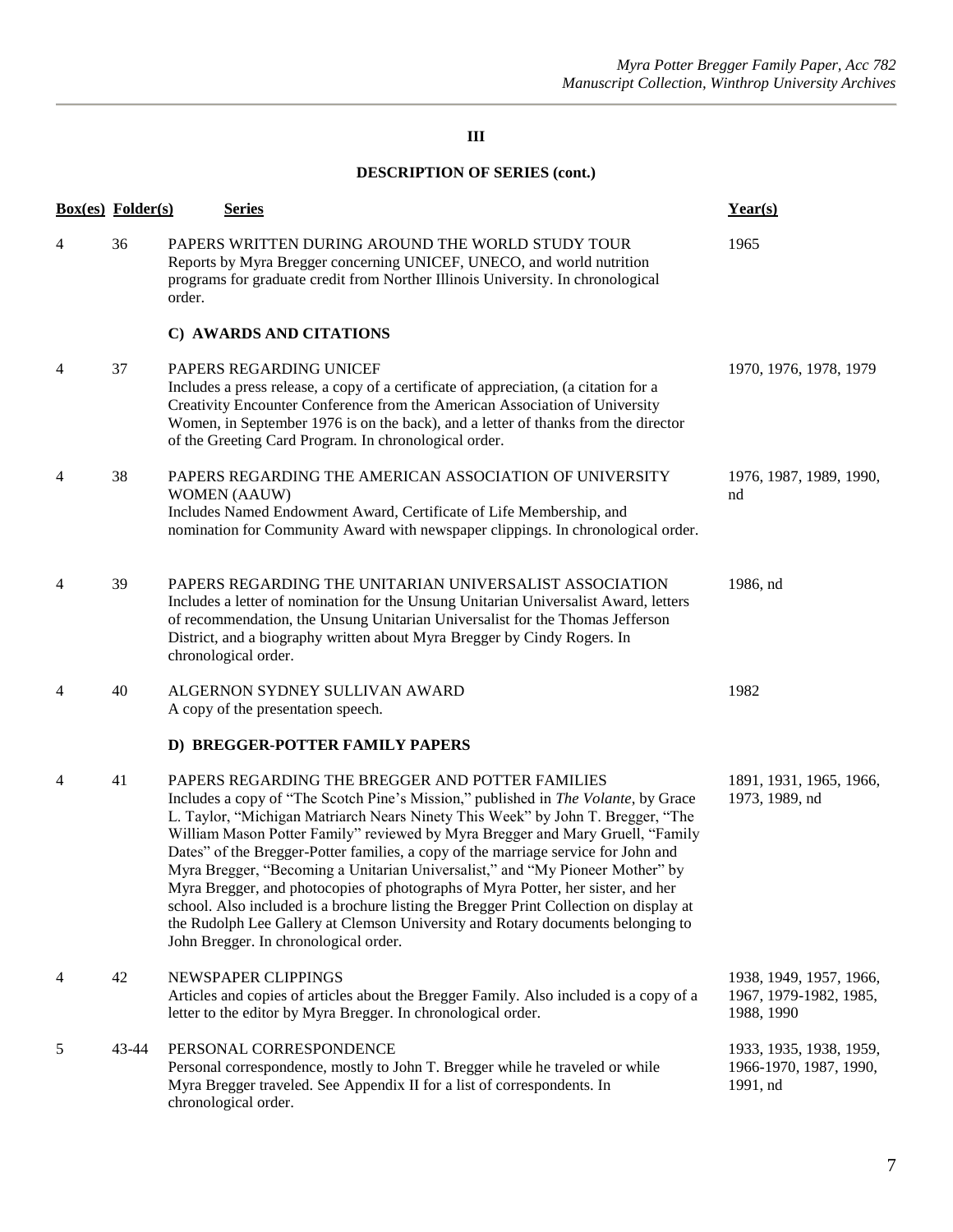# **III**

# **DESCRIPTION OF SERIES (cont.)**

|   | $Box(es)$ Folder $(s)$ | <b>Series</b>                                                                                                                                                                                                                                           | Year(s)       |
|---|------------------------|---------------------------------------------------------------------------------------------------------------------------------------------------------------------------------------------------------------------------------------------------------|---------------|
| 6 | 45                     | PAPERS RELATING TO AMERICAN ASSOCIATION OF UNIVERSITY<br><b>WOMEN (AAUW)</b><br>Correspondence, Speeches, Histories, Nominations and other papers relating to<br>Myra. P Bregger's membership and participation in the AAUW. In chronological<br>order. | 1953-1983, nd |
| 6 | 46                     | NEWSPAPER CLIPPINGS<br>Clippings relating to AAUW, Biographical Information, UNICEF, Clemson<br>continuing education, and other subjects of interest to Mrs. Bregger. In chronological<br>order.                                                        | 1957-1989     |
| 6 | 47                     | <b>BIOGRAPHICAL INFORMATION</b><br>Biographical Information of Myra P. Bregger. In chronological order.                                                                                                                                                 | 1962-1991     |
| 6 | 47                     | <b>PHOTOGRAPHS</b><br>Photographs of Myra P. Bregger and others at AAUW conventions. In chronological<br>order.                                                                                                                                         | ca1950-1981   |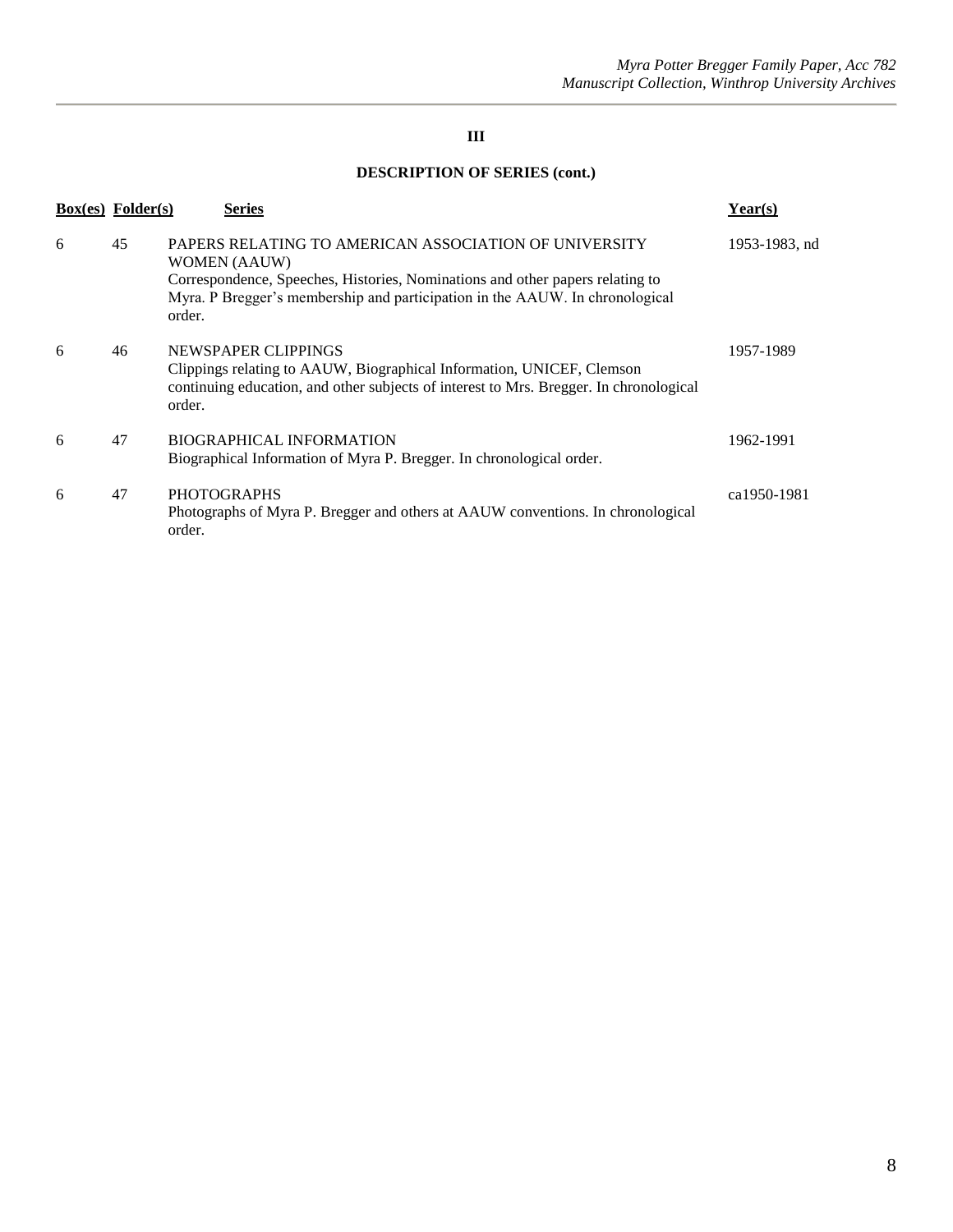# **IV**

## **APPENDIX I**

## **SIGNATURES IN GEORGIA ANNA WEIR'S AUTOGRAPH BOOK**

| <b>Name</b>                                         | <b>Date</b>       | <b>Place</b>  |
|-----------------------------------------------------|-------------------|---------------|
| William Welch                                       | November 12, 1882 |               |
| Ella A. (Hanir)                                     | June 26, 1882     | Rose Hill, MO |
| J. (C. or W.) Tilden                                | March 21, 1882    |               |
| M.M McDonald (Aunt)                                 | 1882              | California    |
| Bernice Weir (cousin)                               | June 30, 1885     | Holden, MO    |
| [Lydia Jane (Epperson)] Weir [paternal grandmother] | July 28, 1882     | Rio, IL       |
| Ellie George                                        | January 27, 1885  |               |
| Maggie                                              | May 28, 1883      |               |
| Sam (uncle)                                         | December 10, 1882 | Woodhull, IL  |
| <b>Belle Campbell</b>                               | December 20, 1882 | Welch School  |
| Sadie Welch                                         |                   |               |
| Virgie $( )$                                        | June (24), 1885   | Holden, MO    |
| Gracie                                              |                   |               |
| Martha [Douglas] (maternal aunt)                    | November 15, 1882 |               |
| Walter Tilden                                       |                   |               |
| (L)ade King                                         | February 5, 1883  | Bates, IL     |
| Ella (Dryle) (teacher)                              | May 24, 1883      | Moline, IL    |
| Sue H. Douglas (Aunt)                               | April 1, 1882     | Woodhull, IL  |
| Sallie T. Douglas (cousin)                          | February 5, 1883  | Old Berlin    |
| Cornelia Weir (mother)                              |                   |               |
| Elvie [Douglas Rutledge] (maternal aunt)            | March 26, 1882    |               |
| V. Jennie (Chitwood)                                | April 24, $(\_)$  | Holden, MO    |
| Cora Hodges                                         | April $(\_)$      |               |
| Mollie (cousin, entry with drawing)                 |                   | Columbus      |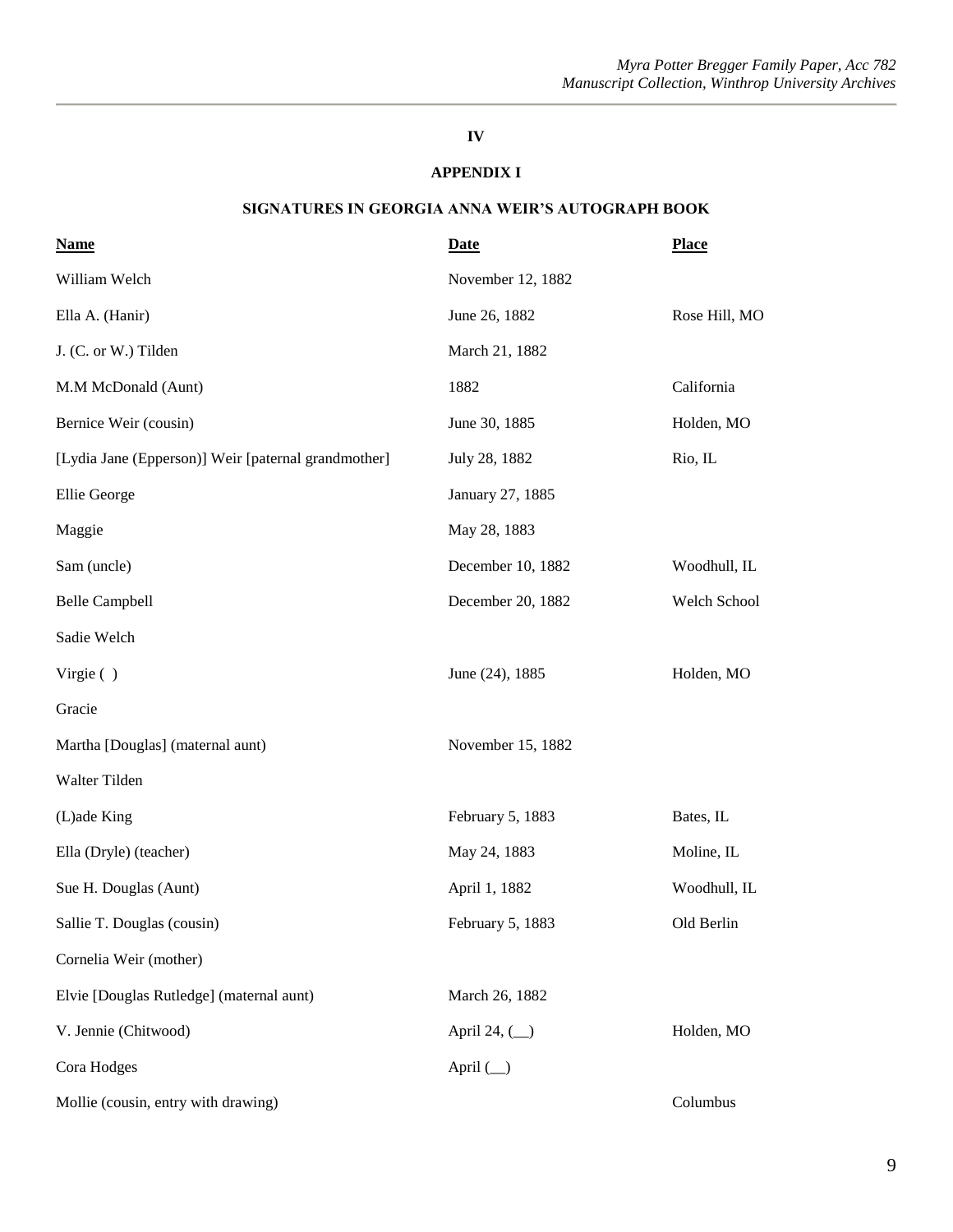## **IV**

## **APPENDIX I (cont.)**

## **SIGNATURES IN GEORGIA ANNA WEIR'S AUTOGRAPH BOOK**

| <b>Name</b>                                                                                                 | Date          | <b>Place</b> |
|-------------------------------------------------------------------------------------------------------------|---------------|--------------|
| Ben (8 years old)                                                                                           |               | Malvane, KS  |
| $(S.)$ Bennet                                                                                               | 1883          |              |
| cousin                                                                                                      | June 20, 1885 |              |
| Mary (D.E.) Weir [paternal aunt]                                                                            | July 31, 1882 | Rio, IL      |
| Albert                                                                                                      | June 10, 1885 |              |
| M.C.D. (step maternal grandfather, entry written in<br>Swedish)                                             |               |              |
| <b>Luther Overstreet</b>                                                                                    | June 6, 1883  | Woodhull, IL |
| $*_{Key}$<br>Indicates illegible word, date, or letter<br>Indicates notation of information by Myra Bregger |               |              |

*\*Myra Bregger notes that Georgia Ann Weir was born April 16, 1874.*